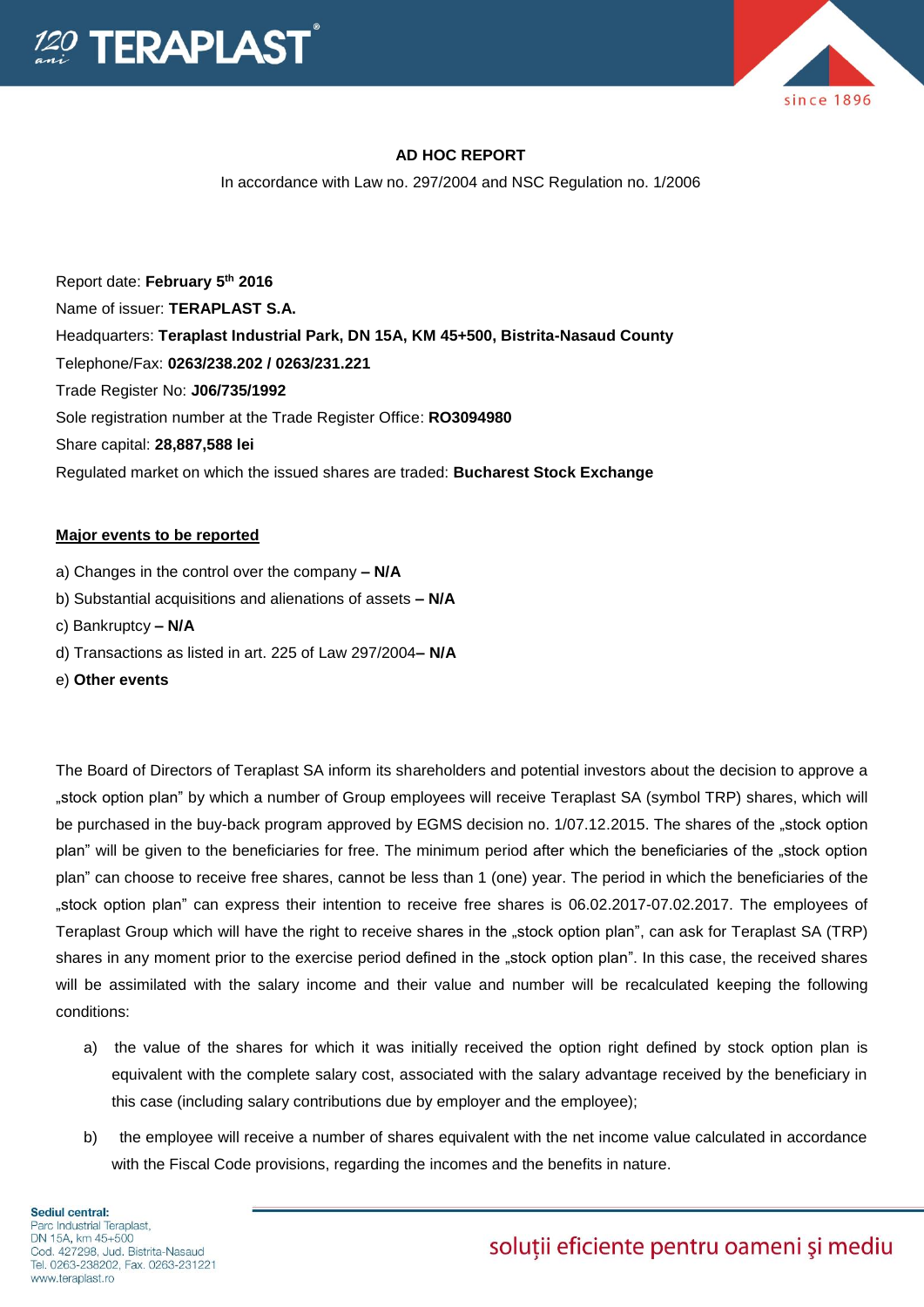The General Meeting of Shareholders approved in the session of December  $7<sup>th</sup>$  2015 the purchase by the company Teraplast SA of its own shares in accordance with the legal provisions applicable to the following conditions: a maximum of 2,000,000 shares (0.69% of total shares composing the share capital) with a nominal value of 0.1 lei / share to a minimum price equal to the BSE market price from the moment of purchase and a maximum price of 1 leu / share, within a budget of 1,000,000 lei for a period not exceeding 18 months from the date of publication of the EGMS's Decision in the Official Gazette Part IV in order to implement a remuneration system to ensure compliance with the principle of long-term performance and a loyalty program for employees, respectively granting a mandate to Board of Directors for the fulfillment of that decision.

In order to ensure a complete and accurate information of the shareholders and potential investors, we reproduce the decision taken by the Board of Directors of Teraplast SA:

## **DECISION**

# **of the Board of Directors of Teraplast SA. J06/735/1992, RO 3094980**

### **No. 5, dated February 4th 2016**

According to the provisions of the art. 153^20 and Companies Law No. 31/1990, republished, the provisions of the Capital Market Law No. 297/2004 on the capital market and the Regulation No.1/2006 of NSC regarding issuers and operations with securities, modified by the Regulation No.31/2006 of NSC and Art. 18.4, paragraph (7) of the Articles of Association of Teraplast SA, headquartered in Bistrita, Teraplast Industrial Park, DN 15A, km 45+500, postal code 427298, Bistrita-Nasaud county, registered with the Trade Registry Office under No. J06/735/1992, VAT registration No. 309498, in the on-line meeting attended by all Board members, namely: Magda Eugenia Palfi-Tirau, Dorel Goia, Emanoil Ioan Viciu, Razvan Stefan Lefter and Teofil-Ovidiu Muresan,

Considering the followings:

a. The EGMS decision no. 1 from December 7<sup>th</sup> 2015, by which it was approved the purchase by Teraplast SA of its own shares in accordance with the legal provisions applicable to the following conditions: a maximum of 2,000,000 shares (0.69% of total shares composing the share capital) with a nominal value of 0.1 lei / share to a minimum price equal to the BSE market price from the moment of purchase and a maximum price of 1 leu / share, within a budget of 1,000,000 lei for a period not exceeding 18 months from the date of publication of the EGM's Decision in the Official Gazette Part IV in order to implement a remuneration system to ensure compliance with the principle of long-term performance and a loyalty program for employees, respectively giving a mandate to the Board of Directors in order to fulfill this decision.

#### **After deliberations, the Board of Directors, with the favorable vote of all its members,**

#### **DECIDES**

1. Approves the "stock option plan" by which a number of Group's employees will receive Teraplast SA (symbol TRP) shares, which will be purchased in the buy-back program approved by EGMS decision no. 1/07.12.2015. The shares of the "stock option plan" will be given to the beneficiaries fro free. The minimum period after which the beneficiaries of the "stock option plan" can choose to receive free shares, cannot be less than 1 (one) year. The period in which the beneficiaries of the "stock option plan" can express their intention to receive free share is

# soluții eficiente pentru oameni și mediu